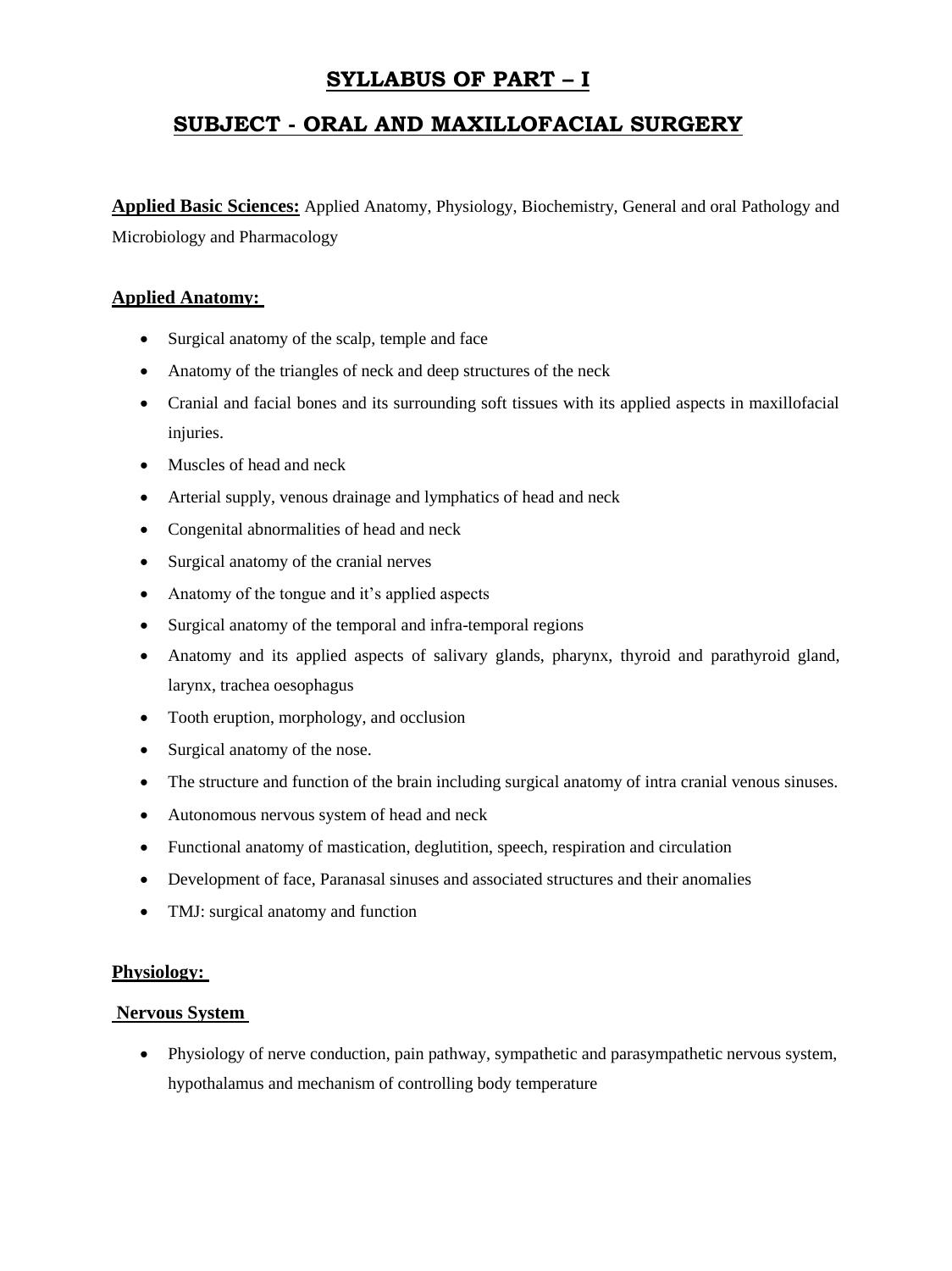# **Blood**

- Composition
- Hemostasis, various blood dyscrasia and management of patients with the same
- Hemorrhage and its control
- Capillary and lymphatic circulation
- Blood grouping, transfusing procedures.

## **Digestive System**

- $\bullet$  Saliva composition and functions of saliva
- Mastication deglutition, digestion, assimilation
- Urine formation, normal and abnormal constituents

## **Respiration**

- Control of ventilation, anoxia, asphyxia, artificial respiration
- $\bullet$  Hypoxia types and management

## **Cardio Vascular System**

- Cardiac cycle
- Shock
- Heart sounds
- Blood pressure
- Hypertension:

## **Endocrinology**

- General endocrinal activity and disorder relating to thyroid gland,
- Parathyroid gland, adrenal gland, pituitary gland, pancreas and gonads:
- Metabolism of calcium

# **Nutrition**

- General principles of a balanced diet, effect of dietary deficiency, protein energy malnutrition, Kwashiorkor, Marasmus.
- Fluid and Electrolytic balance in maintaining hemostasis and significance in minor and major surgical procedures.

# **Biochemistry:**

General principles governing the various biological activities of the body, such as osmotic pressure, electrolytes, dissociation, oxidation, reduction etc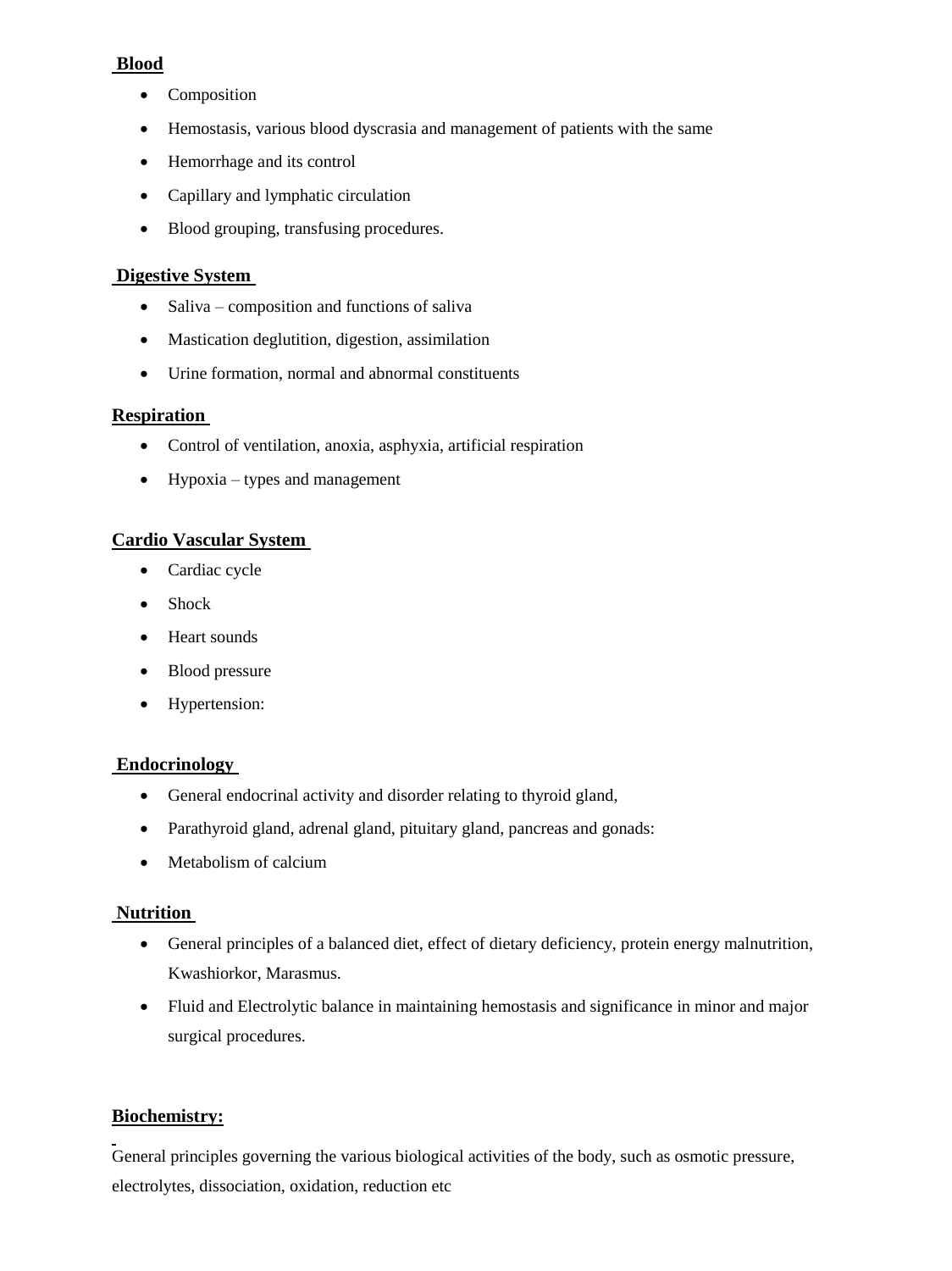General composition, of the body Intermediary metabolism Carbohydrates, proteins Carbohydrates, proteins, lipids, and their metabolism nucleoproteins, nucleic, acid and nucleotides and their metabolism Enzymes, vitamins and minerals Hormones Body and other fluids Metabolism of inorganic elements Detoxification in the body Antimetabolites

# **Pathology:**

## **Inflammation**

- Repair and regeneration, necrosis and gangrene
- Role of component system in acute inflammation,
- Role of arachidonic acid its metabolites in acute inflammation,
- Growth factors in acute inflammation
- Role of molecular events in cell growth and intercellular signaling cell surface receptors
- Role of NSAIDs in radiation injury and its manifestation:
- Cellular changes in radiation injury and its manifestation:

## **Hemostasis**

- Role of endothelium in thrombogenesis,
- Arterial and venous thrombi,
- Disseminated Intravascular coagulation

## **Shock:**

- Pathogenesis of hemorrhagic, neurogenic, septic, cardiogenic shock
- Circulatory disturbances, ischemia hyperemia , venous congestion, edema, infarction

## **Chromosomal Abnormalities:**

Marfans Syndrome, Ehler's Danlos Syndrome, Fragile X-Syndrome

# **Hypersensitivity:**

 Anaphylaxis, type 2 hypersensitivity, type 3 hyper sensitivity and cell mediated reaction and its clinical importance, systemic lupus erythematosus.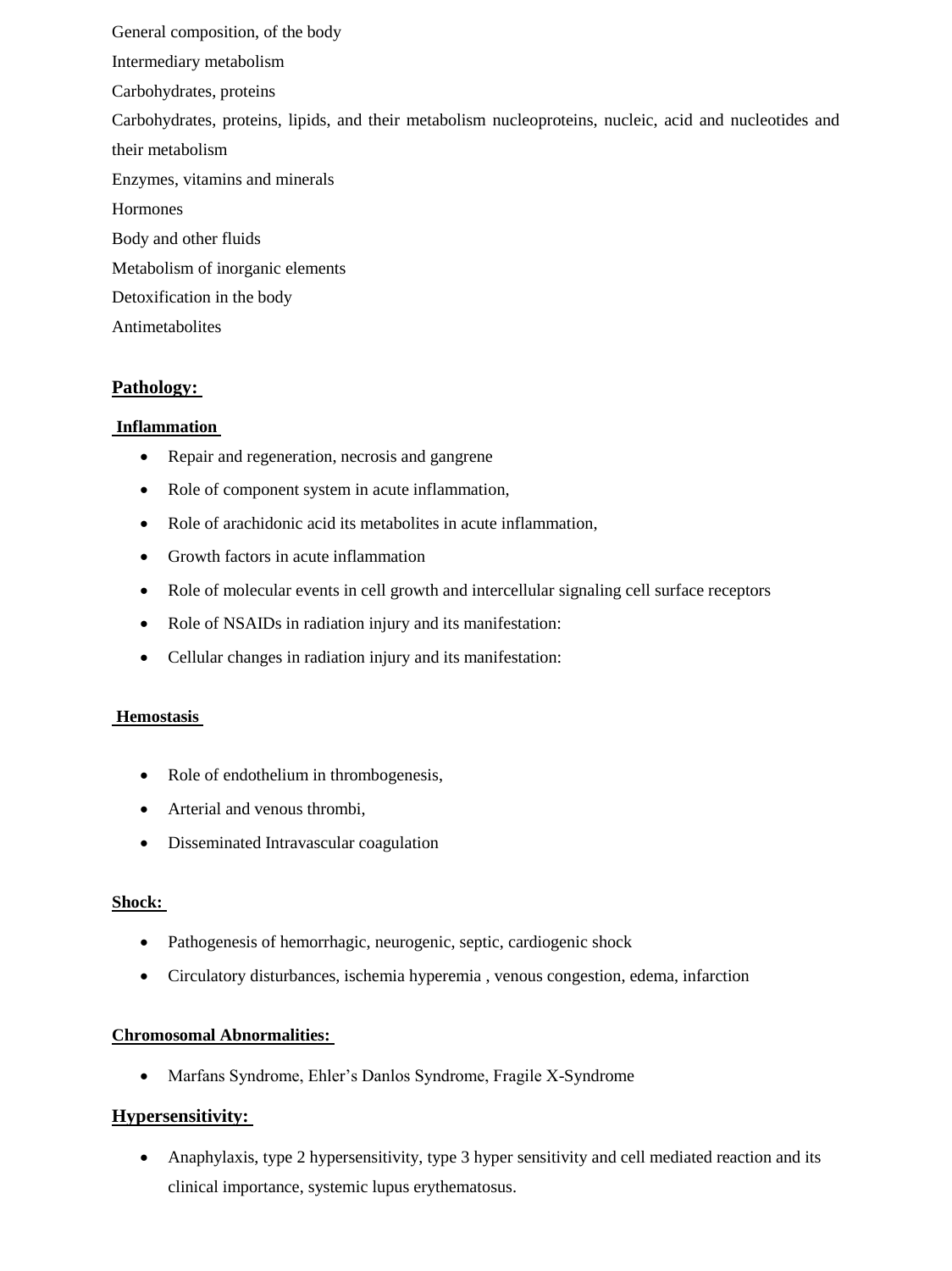• Infection and infective granulomas

## **Neoplasia:**

- Classification of tumors.
- Carcinogenesis and carcinogen chemical, viral and microbial
- Grading and staging of cancers, tumor Angiogenesis, Paraneoplastic syndrome, spread of tumors
- Characteristics of benign and malignant tumors

## **Others:**

- Sex linked agammaglobulinemia.
- AIDS
- Management of immun deficiency patients, requiring surgical procedures
- De George Syndrome
- Ghons complex, post primary pulmonary tuberculosis pathology and pathogenesis.

## **Oral Pathology:**

- Developmental disturbances of oral and Para oral structures
- Regressive changes of teeth
- Bacterial, viral and mycotic infection of oral cavity
- Dental caries, diseases of pulp and periapical tissues
- Physical and chemical injuries of the oral cavity
- Oral manifestations of metabolic and endocrinal disturbances
- Diseases of jawbones and TMJ
- Diseases of blood forming organs in relation to oral cavity
- Cysts of the oral cavity
- Salivary gland diseases
- Role of laboratory investigations in oral surgery

## **Microbiology:**

- Immunity
- Knowledge of organisms commonly associated with disease of oral cavity.
- Morphology cultural characteristics of strepto, staphylo, pneumo, gono, meningo, clostridium group of organism, spirochetes, organisms of TB, leprosy, diphtheria, actinomycosis and monsiliasis
- Hepatitis B and its prophylaxis
- Culture and sensitivity test